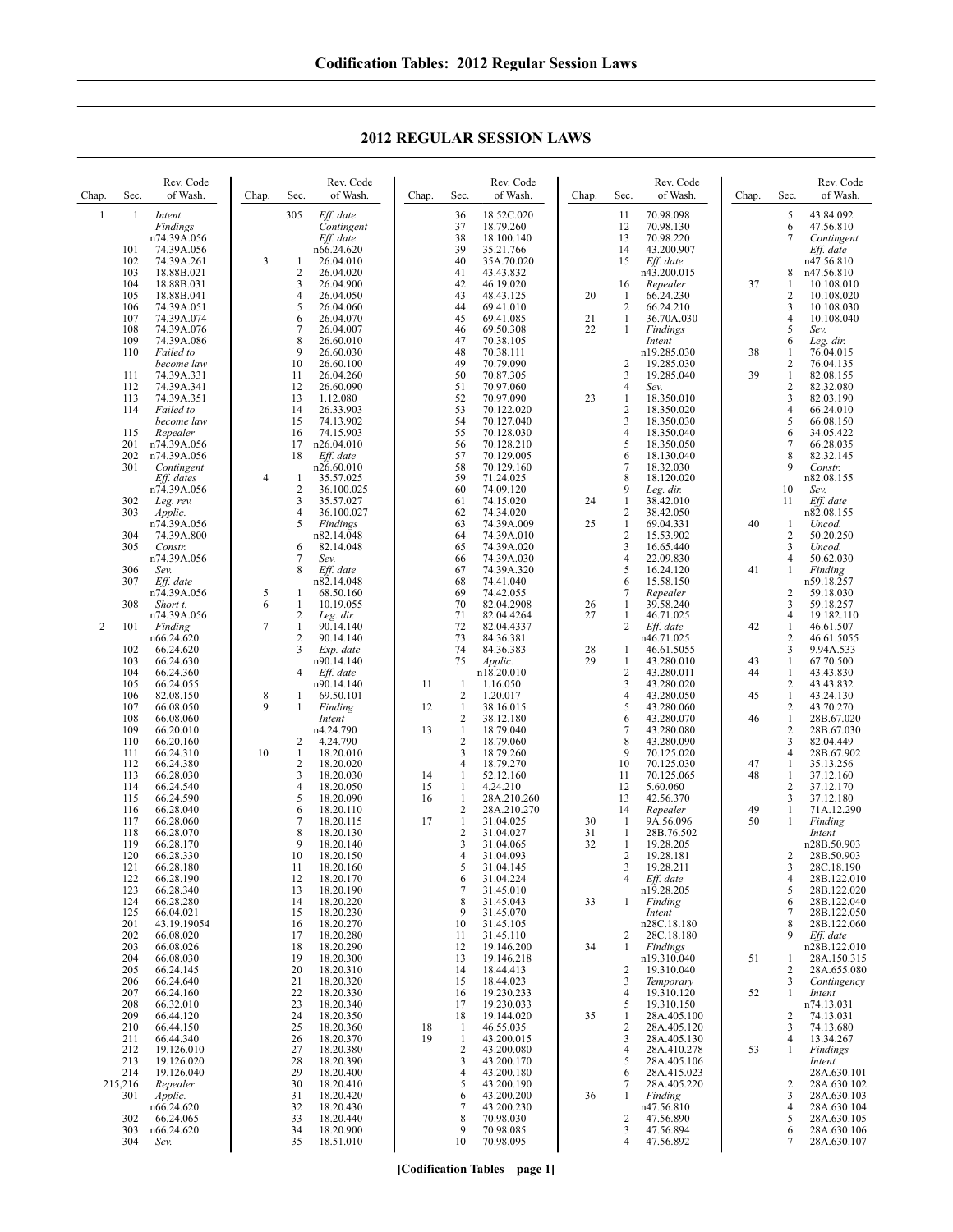| Chap.    | Sec.                                | Rev. Code<br>of Wash.                                                                               | Chap.          | Sec.                               | Rev. Code<br>of Wash.                                                                     | Chap.      | Sec.                                           | Rev. Code<br>of Wash.                                                                   | Chap.      | Sec.                                                                 | Rev. Code<br>of Wash.                                                                    | Chap. | Sec.                                   | Rev. Code<br>of Wash.                                                                   |
|----------|-------------------------------------|-----------------------------------------------------------------------------------------------------|----------------|------------------------------------|-------------------------------------------------------------------------------------------|------------|------------------------------------------------|-----------------------------------------------------------------------------------------|------------|----------------------------------------------------------------------|------------------------------------------------------------------------------------------|-------|----------------------------------------|-----------------------------------------------------------------------------------------|
|          | 8<br>9<br>10<br>11<br>12<br>13      | 28A.305.140<br>28A.655.180<br>28A.657.050<br>28A.410.320<br>28A.660.070<br>Exp. date<br>28A.630.109 |                | 12<br>13<br>14<br>15<br>16<br>17   | Exp. date<br>n46.17.323<br>46.10.420<br>46.12.675<br>46.16A.320<br>88.02.640<br>Eff. date |            | 9<br>10<br>11<br>12<br>13<br>14<br>15          | 43.71.070<br>48.42.010<br>48.42.020<br>48.43.710<br>48.43.715<br>43.71.901<br>70.47.250 | 108        | $\overline{4}$<br>5<br>6<br>$\overline{7}$<br>8<br>9<br>$\mathbf{1}$ | 15.44.022<br>15.44.027<br>15.44.030<br>15.44.032<br>15.44.033<br>15.44.035<br>48.175.005 |       | 53<br>54<br>55<br>56<br>57<br>58<br>59 | 41.28.160<br>41.28.170<br>41.28.180<br>41.32.044<br>41.32.497<br>41.33.020<br>41.40.210 |
| 54       | $\mathbf{1}$<br>$\sqrt{2}$          | 70.87.020<br>70.87.010                                                                              |                | 18                                 | n46.17.100<br>Exp. date                                                                   |            | 16<br>17                                       | 48.43.720<br>48.41.240                                                                  |            | $\overline{2}$<br>3                                                  | 48.175.010<br>48.175.020                                                                 |       | 60<br>61                               | 41.41.020<br>41.44.030                                                                  |
| 55       | 3<br>$\mathbf{1}$<br>$\overline{c}$ | 70.87.310<br>26.44.030<br>28B.10.846                                                                | 75<br>76<br>77 | -1<br>$\mathbf{1}$<br>$\mathbf{1}$ | 46.37.420<br>84.36.031<br>47.46.060                                                       |            | 18<br>19<br>20                                 | 48.41.250<br>41.04.003<br>43.01.031                                                     |            | $\overline{4}$<br>5<br>6                                             | 48.175.030<br>Leg. dir.<br>Applic.                                                       |       | 62<br>63<br>64                         | 41.44.070<br>41.44.080<br>41.44.110                                                     |
| 56       | $\mathbf{1}$<br>$\sqrt{2}$          | 18.28.010<br>18.28.080                                                                              | 78<br>79       | $\mathbf{1}$<br>1                  | 36.54.200<br>46.44.030                                                                    |            | 21<br>22                                       | 43.03.003<br>41.05.011                                                                  | 109        | 1                                                                    | 48.175.900<br>26.23.040                                                                  |       | 65<br>66                               | 41.44.120<br>41.44.130                                                                  |
|          | 3<br>$\overline{4}$<br>5            | 19.230.350<br>19.230.360<br>n19.230.350                                                             | 80             | 1<br>$\sqrt{2}$<br>3               | 46.20.037<br>46.20.0371<br>46.04.174                                                      |            | 23<br>24<br>25                                 | 41.05.021<br>Uncod.<br>43.71.075                                                        | 110<br>111 | 1<br>$\overline{2}$<br>1                                             | 90.48.555<br>Exp. date<br>80.04.580                                                      |       | 67<br>68<br>69                         | 41.44.140<br>41.44.150<br>41.44.160                                                     |
| 57       | 6<br>-1                             | Sev.<br>Repealer                                                                                    |                | $\overline{4}$<br>5                | Repealer<br>46.20.055                                                                     |            | 26<br>27                                       | Vetoed<br>Sev.                                                                          |            | $\overline{2}$                                                       | Eff. date<br>n80.04.580                                                                  |       | 70<br>71                               | 41.44.170<br>41.44.180                                                                  |
| 58<br>59 | 1<br>1<br>2                         | 18.225.170<br>84.40.130<br>Eff. date                                                                |                | 6<br>$\overline{7}$<br>8           | 46.20.117<br>46.20.120<br>46.20.161                                                       | 88         | 28<br>1                                        | Eff. date<br>n43.71.030<br>42.56.240                                                    | 112<br>113 | 1<br>1                                                               | 19.29A.090<br>Finding<br>Intent                                                          |       | 72<br>73<br>74                         | 41.44.190<br>41.44.200<br>41.44.210                                                     |
| 60       | 1                                   | n84.40.130<br>89.08.405                                                                             |                | 9<br>10                            | 46.20.181<br>46.20.200                                                                    | 89         | $\mathbf{1}$                                   | Intent<br>Finding                                                                       |            | $\overline{c}$                                                       | 44.80.010<br>44.80.020                                                                   |       | 75<br>76                               | 41.44.220<br>41.44.250                                                                  |
|          | $\sqrt{2}$<br>3                     | Sev.<br>Eff. date<br>n89.08.405                                                                     |                | 11<br>12<br>13                     | 46.20.049<br>46.20.308<br>46.20.505                                                       |            | 2<br>3                                         | n29A.24.311<br>29A.24.311<br>29A.52.171                                                 |            | $\mathfrak{Z}$<br>$\overline{4}$<br>5                                | 44.80.030<br>44.80.040<br>44.80.050                                                      |       | 77<br>78<br>79                         | 41.48.020<br>41.48.040<br>41.48.050                                                     |
| 61<br>62 | 1<br>$\mathbf{1}$                   | 15.49.380<br>47.01.300                                                                              |                | 14                                 | Eff. date<br>n46.20.055                                                                   |            | 4<br>5                                         | 29A.60.021<br>29A.80.051                                                                |            | 6<br>7                                                               | 44.04.260<br>43.88.230                                                                   |       | 80<br>81                               | 41.48.090<br>41.48.100                                                                  |
|          | $\sqrt{2}$<br>3<br>$\overline{4}$   | 90.74.005<br>90.74.010<br>90.74.020                                                                 | 81<br>82       | 1<br>1<br>2                        | 88.16.070<br>46.63.110<br>46.20.391                                                       |            | 6<br>7                                         | Sev.<br>Eff. date<br>n29A.24.311                                                        |            | 8<br>9                                                               | Eff. date<br>n44.80.010<br>Leg. dir.                                                     |       | 82<br>83<br>84                         | 41.50.020<br>41.56.070<br>41.56.080                                                     |
|          | 5<br>6                              | 90.74.040<br>Temporary                                                                              |                | 3<br>$\overline{4}$                | 46.20.289<br>46.20.2891                                                                   | 90         | 1<br>2                                         | 36.22.179<br>43.185C.240                                                                | 114        | $\mathbf{1}$<br>$\overline{2}$                                       | 72.40.290<br>72.40.300                                                                   |       | 85<br>86                               | 41.56.120<br>41.56.220                                                                  |
| 63       | 7<br>8<br>-1                        | 90.74.030<br>76.09.480<br>Findings                                                                  |                | 5<br>6                             | 46.64.025<br>Eff. date<br>Contingency                                                     | 91<br>92   | 1<br>$\mathbf{1}$<br>$\overline{c}$            | 71.24.360<br>58.17.140<br>58.17.170                                                     | 115<br>116 | 3<br>$\mathbf{1}$<br>1                                               | 43.79A.040<br>84.52.069<br>9.46.070                                                      |       | 87<br>88<br>89                         | 41.56.450<br>41.56.470<br>41.58.010                                                     |
|          |                                     | Intent<br>n43.157.010                                                                               | 83             | $\mathbf{1}$                       | n46.63.110<br>Finding                                                                     | 93         | 3<br>1                                         | Uncod.<br>48.01.280                                                                     | 117        | $\mathbf{1}$<br>$\sqrt{2}$                                           | 2.12.037<br>6.15.010                                                                     |       | 90<br>91                               | 41.58.801<br>41.59.090                                                                  |
|          | 2<br>3<br>$\overline{4}$            | 43.157.010<br>43.180.265<br>43.333.800                                                              |                | 2                                  | Intent<br>n47.56.862<br>47.56.862                                                         | 94<br>95   | $\mathbf{1}$<br>$\overline{c}$<br>$\mathbf{1}$ | 16.08.040<br>9A.76.200<br>Short t.                                                      |            | 3<br>$\overline{4}$<br>5                                             | 9.95.270<br>9.96.020<br>41.04.120                                                        |       | 92<br>93<br>94                         | 41.59.120<br>41.59.140<br>42.04.020                                                     |
| 64       | 1<br>$\overline{c}$                 | 48.43.018<br>48.43.015                                                                              |                | 3<br>4                             | 47.56.864<br>43.84.092                                                                    |            | $\sqrt{2}$                                     | 5.51.900<br>5.51.010                                                                    |            | 6<br>$\overline{7}$                                                  | 41.04.233<br>41.04.510                                                                   |       | 95<br>96                               | 42.08.020<br>42.08.030                                                                  |
|          | 3<br>$\overline{4}$                 | 70.47.240<br>Eff. date<br>n70.47.240                                                                |                | 5<br>6<br>7                        | 46.16A.120<br>46.63.075<br>46.63.170                                                      |            | 3<br>4<br>5                                    | 5.51.020<br>5.51.030<br>5.51.040                                                        |            | 8<br>9<br>10                                                         | 41.06.073<br>41.06.075<br>41.06.120                                                      |       | 97<br>98<br>99                         | 42.08.050<br>42.08.090<br>42.08.100                                                     |
| 65       | 1<br>2                              | 46.18.200<br>46.04.011                                                                              | 84             | 8<br>1                             | Uncod.<br>Findings                                                                        |            | 6<br>7                                         | 5.51.050<br>Applic.                                                                     |            | 11<br>12                                                             | 41.14.030<br>41.14.060                                                                   |       | 100<br>101                             | 42.08.110<br>42.08.120                                                                  |
|          | 3<br>$\overline{4}$<br>5            | 46.04.559<br>46.17.220<br>46.68.420                                                                 |                | 2<br>3                             | n90.58.140<br>90.58.140<br>Eff. date                                                      |            | 8                                              | Constr.<br>5.51.901<br>Applic.                                                          |            | 13<br>14<br>15                                                       | 41.14.090<br>41.14.110<br>41.14.120                                                      |       | 102<br>103<br>104                      | 42.08.130<br>42.08.140<br>42.08.160                                                     |
|          | 6<br>$\overline{7}$                 | 46.18.060<br>Eff. date                                                                              | 85             | 1                                  | n90.58.140<br>Findings                                                                    |            | 9                                              | 5.51.902<br>Leg. dir.                                                                   |            | 16<br>17                                                             | 41.14.180<br>41.14.250                                                                   |       | 105<br>106                             | 42.12.030<br>42.14.010                                                                  |
| 66<br>67 | 1<br>1                              | n46.18.200<br>47.01.435<br>Intent                                                                   |                | 2                                  | Intent<br>n46.63.170<br>47.36.022                                                         | 96<br>97   | 1<br>2<br>1                                    | 19.122.130<br>Uncod.<br>83.110A.020                                                     |            | 18<br>19<br>20                                                       | 41.14.260<br>41.14.270<br>41.20.010                                                      |       | 107<br>108<br>109                      | 42.14.030<br>42.14.060<br>42.16.013                                                     |
|          | 2<br>3                              | n35.75.060<br>35.75.060                                                                             | 86             | 3<br>$101 -$<br>603                | 46.63.170<br>Par. veto                                                                    | 98<br>99   | 1<br>$\overline{2}$                            | 43.70.052<br>67.08.002<br>67.08.015                                                     |            | 21<br>22<br>23                                                       | 41.20.020<br>41.20.050<br>41.20.060                                                      |       | 110<br>111                             | 42.16.014<br>42.16.020                                                                  |
|          | $\overline{4}$<br>5                 | 35.78.050<br>35.78.030<br>36.82.145                                                                 |                |                                    | <i><b>Omnibus</b></i><br>Approp. Act<br>(Uncod.)                                          |            | 3<br>4                                         | 67.08.017<br>67.08.050                                                                  |            | 24<br>25                                                             | 41.20.065<br>41.20.070                                                                   |       | 112<br>113<br>114                      | 42.16.040<br>42.20.020<br>42.20.030                                                     |
| 68       | 6<br>7<br>1                         | 36.82.148<br>43.32.020<br>35.58.580                                                                 |                | 604<br>701-713                     | Vetoed<br>Par. veto<br><i><b>Omnibus</b></i>                                              |            | 5<br>6<br>7                                    | 67.08.090<br>67.08.100<br>67.08.110                                                     |            | 26<br>27<br>28                                                       | 41.20.080<br>41.20.085<br>41.20.090                                                      |       | 115<br>116<br>117                      | 42.20.050<br>42.20.080<br>42.20.110                                                     |
|          | $\overline{2}$<br>3                 | 36.57A.230<br>81.112.220                                                                            |                |                                    | Approp. Act<br>(Uncod.)                                                                   |            | 8<br>9                                         | 67.08.170<br>67.08.240                                                                  |            | 29<br>30                                                             | 41.20.100<br>41.20.110                                                                   |       | 118<br>119                             | 42.24.110<br>42.24.140                                                                  |
| 69       | 4<br>1<br>2                         | 42.56.330<br>46.18.295<br>46.16A.215                                                                |                | 714<br>715<br>716                  | Eff. date<br>Eff. date<br>Contingency                                                     | 100        | 1<br>2                                         | 48.43.081<br>Retro. applic.<br>n48.43.081                                               |            | 31<br>32<br>33                                                       | 41.20.120<br>41.20.150<br>41.20.155                                                      |       | 120<br>121<br>122                      | 42.24.150<br>42.24.160<br>42.26.050                                                     |
|          | 3                                   | Eff. date<br>n46.18.295                                                                             |                | 717<br>801                         | Vetoed<br>47.76.360                                                                       | 101<br>102 | $\mathbf{1}$<br>$\mathbf{1}$                   | 7.70.060<br>39.10.420                                                                   |            | 34<br>35                                                             | 41.20.160<br>41.20.170                                                                   |       | 123<br>124                             | 42.26.070<br>42.30.040                                                                  |
| 70<br>71 | 1<br>1<br>2                         | 46.32.100<br>46.19.060<br>Eff. date                                                                 |                | 802<br>803<br>804                  | 43.19.642<br>46.12.630<br>46.44.0915                                                      |            | $\overline{2}$<br>3<br>4                       | 39.10.450<br>39.10.460<br>43.131.408                                                    |            | 36<br>37<br>38                                                       | 41.20.175<br>41.24.100<br>41.24.260                                                      |       | 125<br>126<br>127                      | 42.30.090<br>42.30.120<br>42.56.040                                                     |
| 72       | 1                                   | n46.19.060<br>41.40.749                                                                             |                | 805<br>806                         | 72.09.740<br>Contingency                                                                  | 103<br>104 | $\mathbf{1}$<br>$\mathbf{1}$                   | 70.41.470<br>Intent                                                                     |            | 39<br>40                                                             | 41.26.040<br>41.26.045                                                                   |       | 128<br>129                             | 46.21.030<br>46.23.020                                                                  |
| 73<br>74 | 1<br>1<br>2                         | 46.52.130<br>46.17.100<br>46.17.140                                                                 |                | 901<br>902                         | n72.09.740<br>Sev.<br>Eff. date                                                           | 105        | 2<br>$\mathbf{1}$                              | n28B.15.045<br>28B.15.045<br>9A.04.080                                                  |            | 41<br>42<br>43                                                       | 41.26.046<br>41.26.047<br>41.28.010                                                      |       | 130<br>131<br>132                      | 49.32.072<br>60.08.020<br>60.08.060                                                     |
|          | 3<br>$\overline{4}$<br>5            | 46.17.200<br>46.20.293<br>46.29.050                                                                 | 87             | 1<br>2                             | n47.76.360<br>48.43.005<br>43.71.010                                                      | 106        | $\mathbf{1}$<br>$\overline{c}$<br>3            | 60.13.010<br>60.13.038<br>60.13.040                                                     |            | 44<br>45<br>46                                                       | 41.28.030<br>41.28.040<br>41.28.050                                                      |       | 133<br>134<br>135                      | 60.10.070<br>60.16.010<br>60.24.020                                                     |
|          | 6<br>7                              | 46.52.130<br>46.70.061                                                                              |                | 3<br>4                             | 43.71.020<br>43.71.030                                                                    |            | 4<br>5                                         | 60.13.053<br>60.13.060                                                                  |            | 47<br>48                                                             | 41.28.080<br>41.28.110                                                                   |       | 136<br>137                             | 60.24.030<br>60.24.035                                                                  |
|          | 8<br>9<br>10                        | 46.70.180<br>46.68.390<br>46.17.323                                                                 |                | 5<br>6<br>7                        | 43.71.060<br>48.43.700<br>48.43.705                                                       | 107        | 6<br>1<br>$\overline{c}$                       | 60.13.070<br>15.44.010<br>15.44.020                                                     |            | 49<br>50<br>51                                                       | 41.28.120<br>41.28.130<br>41.28.140                                                      |       | 138<br>139<br>140                      | 60.24.075<br>60.24.100<br>60.24.130                                                     |
|          | 11                                  | Contingent                                                                                          |                | 8                                  | 43.71.065                                                                                 |            | 3                                              | 15.44.021                                                                               |            | 52                                                                   | 41.28.150                                                                                |       | 141                                    | 60.24.140                                                                               |

**[Codification Tables—page 2]**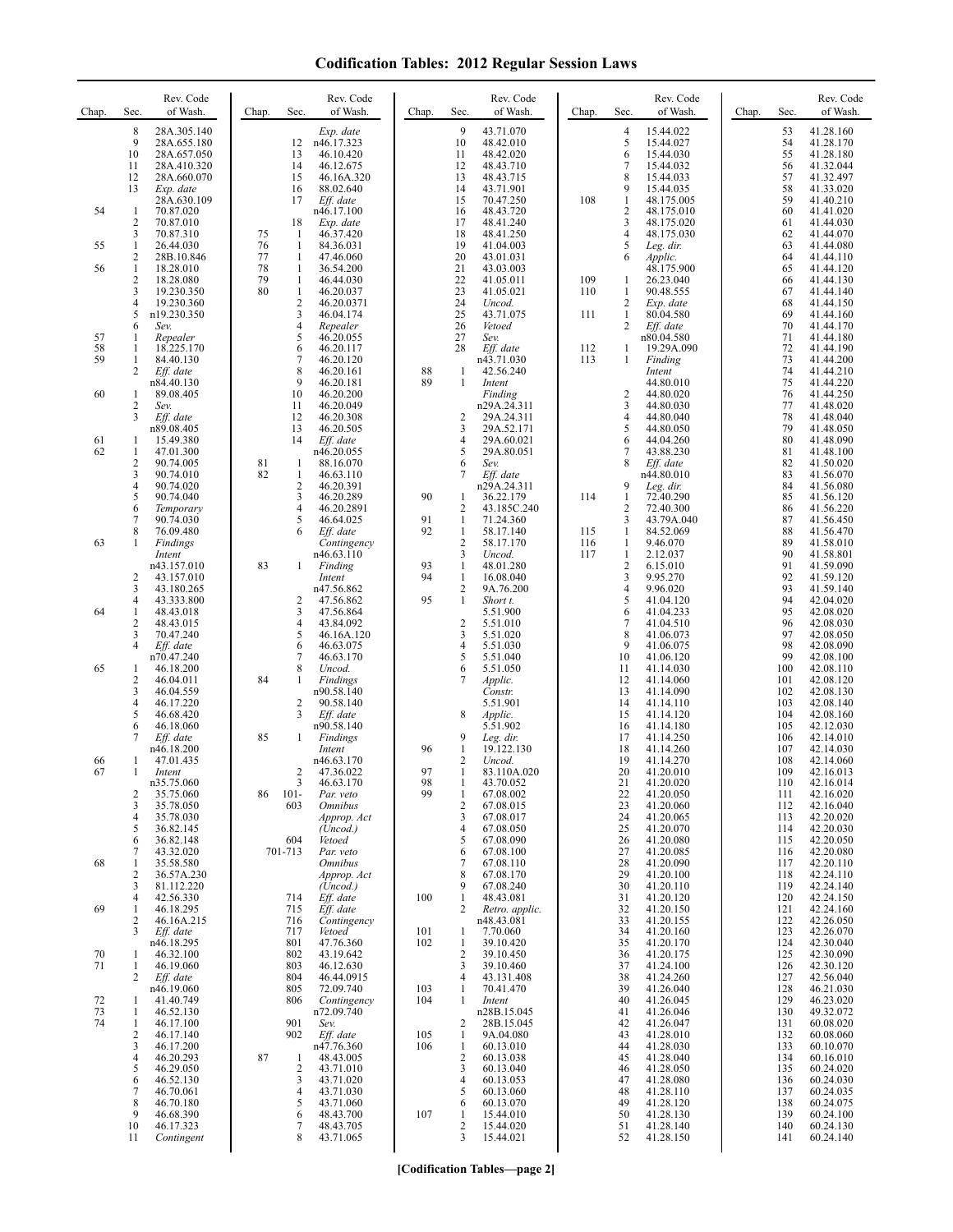| Chap. | Sec.                                                        | Rev. Code<br>of Wash.                                                                                                          | Chap. | Sec.                                                        | Rev. Code<br>of Wash.                                                                                             | Chap. | Sec.                                                        | Rev. Code<br>of Wash.                                                                                             | Chap. | Sec.                                                        | Rev. Code<br>of Wash.                                                                                                      | Chap.                                  | Sec.                                                                             | Rev. Code<br>of Wash.                                                                                                      |
|-------|-------------------------------------------------------------|--------------------------------------------------------------------------------------------------------------------------------|-------|-------------------------------------------------------------|-------------------------------------------------------------------------------------------------------------------|-------|-------------------------------------------------------------|-------------------------------------------------------------------------------------------------------------------|-------|-------------------------------------------------------------|----------------------------------------------------------------------------------------------------------------------------|----------------------------------------|----------------------------------------------------------------------------------|----------------------------------------------------------------------------------------------------------------------------|
|       | 142<br>143<br>144<br>145<br>146<br>147<br>148<br>149<br>150 | 60.24.150<br>60.24.170<br>60.24.190<br>60.24.200<br>60.28.030<br>60.28.060<br>60.32.010<br>60.32.020<br>60.34.010              |       | 231<br>232<br>233<br>234<br>235<br>236<br>237<br>238<br>239 | 65.12.265<br>65.12.290<br>65.12.300<br>65.12.310<br>65.12.320<br>65.12.360<br>65.12.370<br>65.12.380<br>65.12.430 |       | 320<br>321<br>322<br>323<br>324<br>325<br>326<br>327<br>328 | 68.52.260<br>68.52.270<br>68.54.040<br>68.54.050<br>68.54.070<br>68.54.110<br>68.56.020<br>68.56.060<br>69.04.006 |       | 409<br>410<br>411<br>412<br>413<br>414<br>415<br>416<br>417 | 70.94.715<br>70.94.720<br>70.95.210<br>70.95B.020<br>70.96A.180<br>70.98.050<br>70.98.100<br>70.98.190<br>70.105.095       |                                        | 498<br>499<br>500<br>501<br>502<br>503<br>504<br>505<br>506                      | 72.66.090<br>72.68.031<br>72.68.040<br>72.68.050<br>72.68.060<br>72.68.070<br>73.04.050<br>73.04.060<br>73.04.120          |
|       | 151<br>152<br>153<br>154<br>155<br>156<br>157<br>158<br>159 | 60.34.020<br>60.40.020<br>60.44.060<br>60.52.010<br>60.56.005<br>60.60.040<br>60.66.020<br>60.76.010<br>60.76.020              |       | 240<br>241<br>242<br>243<br>244<br>245<br>246<br>247<br>248 | 65.12.445<br>65.12.450<br>65.12.470<br>65.12.480<br>65.12.490<br>65.12.500<br>65.12.530<br>65.12.550<br>65.12.560 |       | 329<br>330<br>331<br>332<br>333<br>334<br>335<br>336<br>337 | 69.04.080<br>69.04.090<br>69.04.160<br>69.04.170<br>69.04.190<br>69.04.206<br>69.04.350<br>69.04.390<br>69.04.392 |       | 418<br>419<br>420<br>421<br>422<br>423<br>424<br>425<br>426 | 70.106.040<br>70.106.100<br>70.106.110<br>70.108.020<br>70.108.060<br>70.108.070<br>70.108.150<br>70.110.080<br>70.112.020 |                                        | 507<br>508<br>509<br>510<br>511<br>512<br>513<br>514<br>515                      | 73.20.060<br>73.36.010<br>73.36.040<br>73.36.060<br>73.36.090<br>73.36.100<br>73.36.110<br>73.36.130<br>73.36.150          |
|       | 160<br>161<br>162<br>163<br>164<br>165<br>166<br>167<br>168 | 61.12.040<br>61.12.090<br>61.12.093<br>61.12.094<br>61.12.120<br>63.10.030<br>63.14.030<br>63.14.040<br>63.14.060              |       | 249<br>250<br>251<br>252<br>253<br>254<br>255<br>256<br>257 | 65.12.570<br>65.12.590<br>65.12.600<br>65.12.610<br>65.12.620<br>65.12.635<br>65.12.640<br>65.12.650<br>65.12.690 |       | 338<br>339<br>340<br>341<br>342<br>343<br>344<br>345<br>346 | 69.04.570<br>69.04.600<br>69.04.620<br>69.04.750<br>69.04.790<br>69.04.840<br>69.04.915<br>69.07.060<br>69.25.080 |       | 427<br>428<br>429<br>430<br>431<br>432<br>433<br>434<br>435 | 70.121.030<br>70.121.040<br>70.121.090<br>71.06.010<br>71.06.020<br>71.06.050<br>71.06.060<br>71.06.080<br>71.06.091       | 118<br>119<br>120                      | 516<br>517<br>518<br>$\mathbf{1}$<br>2<br>$\mathbf{1}$<br>2<br>3<br>$\mathbf{1}$ | 73.36.155<br>73.36.160<br>73.36.165<br>18.165.030<br>18.170.030<br>70.95M.010<br>70.95M.050<br>70.95M.100<br>13.40.038     |
|       | 169<br>170<br>171<br>172<br>173<br>174<br>175<br>176<br>177 | 63.14.080<br>63.14.110<br>63.14.140<br>63.14.150<br>63.14.152<br>63.14.154<br>63.14.158<br>63.14.200<br>63.29.010              |       | 258<br>259<br>260<br>261<br>262<br>263<br>264<br>265<br>266 | 65.12.710<br>65.12.720<br>65.12.770<br>65.12.790<br>65.12.800<br>65.16.070<br>66.04.010<br>66.08.012<br>66.08.014 |       | 347<br>348<br>349<br>350<br>351<br>352<br>353<br>354<br>355 | 69.25.100<br>69.25.110<br>69.25.120<br>69.25.140<br>69.25.170<br>69.25.180<br>69.25.200<br>69.25.260<br>69.25.320 |       | 436<br>437<br>438<br>439<br>440<br>441<br>442<br>443<br>444 | 71.06.100<br>71.06.120<br>71.06.130<br>71.06.260<br>71.12.570<br>71.12.640<br>71.24.100<br>72.01.060<br>72.01.120          | 121                                    | 1<br>2<br>3<br>4<br>5<br>6<br>7<br>8<br>9                                        | 19.100.010<br>19.100.020<br>19.100.030<br>19.100.040<br>19.100.070<br>19.100.080<br>19.100.090<br>19.100.184<br>19.100.130 |
|       | 178<br>179<br>180<br>181<br>182<br>183<br>184<br>185<br>186 | 63.29.070<br>63.29.120<br>63.29.200<br>63.29.350<br>63.32.040<br>63.40.020<br>63.40.040<br>63.48.020<br>64.04.030              |       | 267<br>268<br>269<br>270<br>271<br>272<br>273<br>274<br>275 | 66.08.022<br>66.08.080<br>66.08.100<br>66.12.030<br>66.12.070<br>66.12.110<br>66.20.020<br>66.20.040<br>66.20.080 |       | 356<br>357<br>358<br>359<br>360<br>361<br>362<br>363<br>364 | 69.28.020<br>69.28.030<br>69.28.040<br>69.28.190<br>69.28.410<br>69.28.420<br>69.36.010<br>69.36.020<br>69.36.040 |       | 445<br>446<br>447<br>448<br>449<br>450<br>451<br>452<br>453 | 72.01.140<br>72.01.150<br>72.01.180<br>72.01.240<br>72.01.280<br>72.01.282<br>72.01.300<br>72.01.310<br>72.01.380          | 122                                    | 10<br>1<br>2<br>3<br>4<br>5<br>6<br>7<br>8                                       | 19.100.248<br>43.376.010<br>43.376.020<br>43.376.030<br>43.376.040<br>43.376.050<br>43.376.060<br>Leg. dir.<br>Sev.        |
|       | 187<br>188<br>189<br>190<br>191<br>192<br>193<br>194        | 64.04.040<br>64.04.050<br>64.04.070<br>64.08.020<br>64.08.070<br>64.08.090<br>64.12.040<br>64.12.050                           |       | 276<br>277<br>278<br>279<br>280<br>281<br>282<br>283        | 66.20.090<br>66.20.100<br>66.20.110<br>66.20.150<br>66.20.190<br>66.24.480<br>66.28.130<br>66.32.060              |       | 365<br>366<br>367<br>368<br>369<br>370<br>371<br>372        | 69.41.130<br>69.50.102<br>69.50.309<br>69.50.412<br>69.50.502<br>69.50.506<br>69.50.507<br>70.08.060              |       | 454<br>455<br>456<br>457<br>458<br>459<br>460<br>461        | 72.01.460<br>72.02.100<br>72.02.110<br>72.04A.090<br>72.04A.120<br>72.05.152<br>72.05.154<br>72.19.040                     | 123<br>124<br>125                      | 1<br>2<br>$\mathbf{1}$<br>1<br>2<br>3<br>4<br>5                                  | 22.09.050<br>22.09.055<br>18.44.021<br>10.97.030<br>10.97.050<br>10.97.080<br>43.43.730<br>43.43.8321                      |
|       | 195<br>196<br>197<br>198<br>199<br>200<br>201<br>202<br>203 | 64.16.005<br>64.20.030<br>64.32.040<br>64.32.060<br>64.32.070<br>64.32.180<br>64.32.200<br>64.32.210<br>64.32.220              |       | 284<br>285<br>286<br>287<br>288<br>289<br>290<br>291<br>292 | 66.36.010<br>66.40.040<br>66.40.100<br>66.40.110<br>66.40.140<br>66.44.090<br>66.44.140<br>66.44.170<br>66.44.292 |       | 373<br>374<br>375<br>376<br>377<br>378<br>379<br>380<br>381 | 70.37.030<br>70.37.050<br>70.40.040<br>70.40.090<br>70.40.130<br>70.44.020<br>70.44.171<br>70.44.185<br>70.50.020 |       | 462<br>463<br>464<br>465<br>466<br>467<br>468<br>469<br>470 | 72.20.040<br>72.23.040<br>72.23.050<br>72.23.060<br>72.23.130<br>72.23.160<br>72.23.200<br>72.23.230<br>72.23.240          | 126<br>127<br>128<br>129<br>130<br>131 | 6<br>1<br>1<br>1<br>2<br>1<br>1<br>1                                             | Repealer<br>18.85.151<br>43.17.095<br>79A.25.260<br>Finding<br>n79A.25.260<br>39.12.040<br>46.04.181<br>9.46.0315          |
|       | 204<br>205<br>206<br>207<br>208<br>209<br>210<br>211<br>212 | 64.32.240<br>65.04.070<br>65.04.130<br>65.04.140<br>65.08.070<br>65.08.120<br>65.08.150<br>65.12.005<br>65.12.015              |       | 293<br>294<br>295<br>296<br>297<br>298<br>299<br>300<br>301 | 66.98.020<br>67.04.010<br>67.04.020<br>67.04.030<br>67.04.040<br>67.04.050<br>67.04.070<br>67.04.090<br>67.04.120 |       | 382<br>383<br>384<br>385<br>386<br>387<br>388<br>389<br>390 | 70.54.050<br>70.58.010<br>70.58.020<br>70.58.040<br>70.58.050<br>70.58.095<br>70.58.145<br>70.58.270<br>70.74.010 |       | 471<br>472<br>473<br>474<br>475<br>476<br>477<br>478<br>479 | 72.25.020<br>72.27.050<br>72.41.020<br>72.41.030<br>72.42.031<br>72.60.100<br>72.60.160<br>72.64.010<br>72.64.040          | 132<br>133<br>134                      | 1<br>2<br>3<br>4<br>5<br>1<br>1                                                  | Findings<br>n64.06.020<br>64.06.020<br>64.06.013<br>19.27.530<br>Applic.<br>n64.06.020<br>4.56.200<br>9A.40.100            |
|       | 213<br>214<br>215<br>216<br>217<br>218<br>219<br>220<br>221 | 65.12.020<br>65.12.055<br>65.12.060<br>65.12.065<br>65.12.070<br>65.12.090<br>65.12.110<br>65.12.140                           |       | 302<br>303<br>304<br>305<br>306<br>307<br>308<br>309<br>310 | 67.14.040<br>67.14.070<br>67.16.015<br>67.16.017<br>67.70.030<br>67.70.050<br>67.70.070<br>67.70.200<br>67.70.290 |       | 391<br>392<br>393<br>394<br>395<br>396<br>397<br>398<br>399 | 70.74.020<br>70.74.110<br>70.74.120<br>70.74.310<br>70.77.450<br>70.77.495<br>70.77.545<br>70.79.100<br>70.79.170 |       | 480<br>481<br>482<br>483<br>484<br>485<br>486<br>487<br>488 | 72.64.065<br>72.64.070<br>72.64.110<br>72.65.020<br>72.65.030<br>72.65.040<br>72.66.010<br>72.66.014<br>72.66.018          | 135                                    | 2<br>3<br>4<br>5<br>6<br>7<br>8<br>9                                             | 9A.44.128<br>9A.88.120<br>9.68A.105<br>3.50.100<br>3.62.020<br>3.62.040<br>10.82.070<br>35.20.220                          |
|       | 222<br>223<br>224<br>225<br>226<br>227<br>228<br>229<br>230 | 65.12.150<br>65.12.160<br>65.12.170<br>65.12.175<br>65.12.180<br>65.12.200<br>65.12.235<br>65.12.250<br>65.12.255<br>65.12.260 |       | 311<br>312<br>313<br>314<br>315<br>316<br>317<br>318<br>319 | 68.40.085<br>68.40.090<br>68.44.030<br>68.50.040<br>68.50.060<br>68.50.080<br>68.50.102<br>68.50.300<br>68.52.120 |       | 400<br>401<br>402<br>403<br>404<br>405<br>406<br>407<br>408 | 70.79.180<br>70.79.330<br>70.82.024<br>70.82.030<br>70.93.040<br>70.94.095<br>70.94.120<br>70.94.142<br>70.94.390 |       | 489<br>490<br>491<br>492<br>493<br>494<br>495<br>496<br>497 | 72.66.022<br>72.66.024<br>72.66.024<br>72.66.026<br>72.66.028<br>72.66.032<br>72.66.034<br>72.66.050<br>72.66.080          | 136                                    | 1<br>2<br>3<br>4<br>1<br>2<br>3<br>4<br>5<br>6                                   | 9.68A.001<br>9.68A.170<br>9.68A.180<br>9.68A.190<br>Vetoed<br>9A.88.130<br>3.50.100<br>3.62.020<br>3.62.040<br>10.82.070   |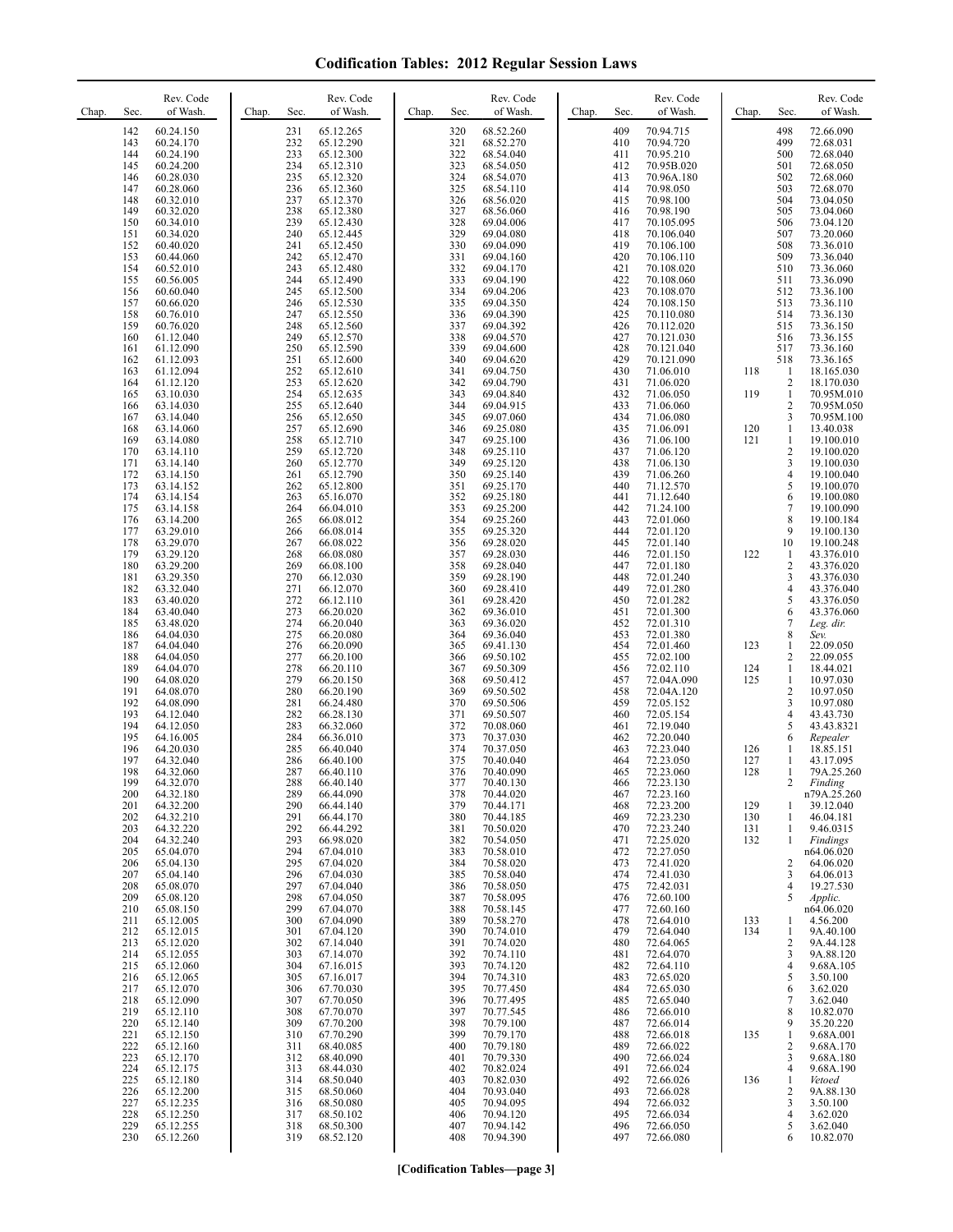| Chap.             | Sec.                               | Rev. Code<br>of Wash.                                              | Chap.      | Sec.                                                   | Rev. Code<br>of Wash.                                                     | Chap.                    | Sec.                                                     | Rev. Code<br>of Wash.                                             | Chap.             | Sec.                                            | Rev. Code<br>of Wash.                                                   | Chap.             | Sec.                                              | Rev. Code<br>of Wash.                                              |
|-------------------|------------------------------------|--------------------------------------------------------------------|------------|--------------------------------------------------------|---------------------------------------------------------------------------|--------------------------|----------------------------------------------------------|-------------------------------------------------------------------|-------------------|-------------------------------------------------|-------------------------------------------------------------------------|-------------------|---------------------------------------------------|--------------------------------------------------------------------|
| 137               | 7<br>1<br>$\overline{c}$           | 35.20.220<br>Finding<br>Purpose<br>n18.108.005<br>18.108.005       | 154        | $\mathbf{1}$<br>$\overline{2}$<br>3<br>$\overline{4}$  | n18.120.020<br>48.120.005<br>48.120.010<br>48.120.015                     |                          | 501<br>502<br>503<br>504<br>505                          | 18.88B.080<br>74.39A.261<br>74.39A.056<br>18.20.125               | 177               | 40<br>41<br>$\mathbf{1}$<br>$\overline{2}$<br>3 | Repealer<br>Sev.<br>13.40.127<br>13.50.050                              |                   | 4<br>5<br>6<br>7<br>8                             | 28B.116.060<br>28B.116.060<br>43.79.495<br>77.12.323<br>70.121.050 |
|                   | 3<br>4<br>5<br>6                   | 18.108.010<br>18.108.025<br>18.108.030<br>18.108.040               | 155        | 5<br>6<br>1                                            | 48.120.020<br>48.17.170<br>48.17.071<br>Finding<br>Intent                 |                          | 506<br>507<br>601<br>602                                 | 43.20A.710<br>43.43.837<br>74.39A.095<br>18.88B.050<br>74.39A.086 | 178               | $\overline{4}$<br>1<br>$\overline{c}$           | 13.40.180<br>13.40.0357<br>Finding<br>n28A.300.803<br>28A.300.803       |                   | 9<br>10<br>11<br>12                               | 89.16.020<br>41.05.140<br>41.45.230<br>43.79A.041                  |
|                   | 7<br>8<br>9<br>10<br>11            | 18.108.045<br>18.108.050<br>18.108.060<br>18.108.070<br>18.108.073 |            | 2<br>3<br>$\overline{4}$                               | n28A.600.200<br>28A.600.200<br>28A.600.205<br>Short t.<br>n28A.600.200    |                          | 701<br>702<br>703<br>704<br>705                          | 74.39A.051<br>18.20.270<br>70.128.120<br>70.128.130<br>70.128.230 | 179<br>180<br>181 | $\mathbf{1}$<br>$\overline{2}$<br>1<br>1        | 9.41.250<br>9.41.251<br>82.14.460<br>Findings<br>Intent                 |                   | 13<br>14<br>15<br>16<br>17                        | 43.79A.040<br>43.84.092<br>43.84.150<br>2.10.080<br>Repealer       |
|                   | 12<br>13<br>14<br>15               | 18.108.074<br>18.108.095<br>18.108.085<br>18.108.131               | 156<br>157 | $\mathbf{1}$<br>2<br>$\mathbf{1}$<br>$\overline{2}$    | 74.34.310<br>74.34.140<br>28A.225.030<br>28A.225.035                      |                          | 706<br>707<br>708<br>709,710                             | 74.39A.010<br>74.39A.020<br>74.39A.250<br>Uncod.                  |                   | $\overline{2}$<br>3<br>$\overline{4}$           | n43.70.442<br>43.70.442<br>Temporary<br>Short t.                        |                   | 18<br>19                                          | Exp. date<br>n28B.108.060<br>Eff. date<br>n28B.108.060             |
|                   | 16<br>17<br>18<br>19<br>20         | 18.108.195<br>Repealer<br>18.120.020<br>18.130.040<br>Sev.         | 158<br>159 | 1<br>$\mathbf{1}$<br>$\sqrt{2}$<br>3<br>$\overline{4}$ | 19.30.030<br>6.27.010<br>6.27.090<br>6.27.100<br>6.27.105                 | 165<br>166               | 711<br>1<br>2<br>$\mathbf{1}$                            | Eff. date<br>n18.88B.010<br>7.71.030<br>7.71.035<br>Findings      | 182<br>183        | 1<br>2<br>1                                     | n43.70.442<br>82.33.020<br>Eff. date<br>n82.33.020<br>2.28.175          | 188<br>189        | 1<br>1<br>2<br>3<br>$\overline{4}$                | 42.30.080<br>43.365.010<br>43.365.020<br>43.365.030<br>82.04.4489  |
| 138               | 21<br>22<br>-1<br>$\overline{c}$   | n18.108.005<br>Eff. date<br>n18.108.005<br>Findings<br>9.68A.104   |            | 5<br>6<br>7<br>8<br>9                                  | 6.27.340<br>6.27.110<br>6.27.140<br>6.27.140<br>6.27.150                  |                          | $\overline{c}$<br>3<br>4                                 | Intent<br>n79.02.010<br>79.02.010<br>79.22.140<br>79.22.150       |                   | $\overline{2}$<br>3<br>$\overline{4}$<br>5<br>6 | 9.94A.475<br>9.94A.640<br>9.95.210<br>9.96.060<br>38.52.430             | 190               | 5<br>$\mathbf{1}$<br>2<br>3                       | 43.365.040<br>Findings<br>n77.12.870<br>77.12.870<br>Temporary     |
| 139<br>140<br>141 | 3<br>1<br>$\overline{c}$<br>1<br>1 | Uncod.<br>9A.82.010<br>9A.82.100<br>9A.88.150<br>9A.88.070         |            | 10<br>11<br>12<br>13<br>14                             | 6.27.190<br>6.27.200<br>6.27.250<br>6.27.330<br>6.27.350                  | 167                      | 5<br>6<br>7<br>8<br>1                                    | 79.64.100<br>79.64.110<br>79.22.060<br>43.30.385<br>Finding       |                   | $\tau$<br>8<br>9<br>10<br>11                    | 46.20.308<br>46.20.385<br>46.20.720<br>46.20.745<br>46.61.500           | 191<br>192<br>193 | $\mathbf{1}$<br>2<br>$\mathbf{1}$<br>$\mathbf{1}$ | 36.70A.130<br>36.70A.1301<br>70.225.020<br>Findings<br>Purpose     |
| 142<br>143<br>144 | 1<br>2<br>1<br>1<br>2              | 9A.88.040<br>9.96.060<br>9.94A.030<br>9.68A.101<br>9A.40.100       |            | 15<br>16<br>17<br>18<br>19                             | 6.27.360<br>6.27.370<br>2.10.180<br>2.12.090<br>41.20.180                 | 168                      | $\overline{c}$<br>3<br>4<br>1                            | n77.32.585<br>77.32.585<br>77.36.160<br>Temporary<br>42.56.380    |                   | 12<br>13<br>14<br>15<br>16                      | 46.61.5055<br>46.61.5249<br>46.61.540<br>43.43.396<br>43.43.395         |                   | 2<br>3<br>4<br>5                                  | 39.110.005<br>39.110.010<br>39.110.020<br>39.110.030<br>39.110.040 |
| 145<br>146        | 1<br>2<br>1<br>2                   | 9A.40.090<br>Eff. date<br>n9A.40.090<br>Findings<br>13.40.700      |            | 20<br>21<br>22<br>23<br>24                             | 41.32.052<br>41.26.053<br>41.28.200<br>41.34.080<br>41.35.100             | 169<br>170<br>171<br>172 | 1<br>$\mathbf{1}$<br>$\overline{c}$<br>$\mathbf{1}$<br>1 | 90.58.355<br>84.33.140<br>84.33.145<br>43.19.648<br>90.58.190     | 184               | 17<br>-1<br>$\overline{c}$                      | Eff. date<br>n9.94A.475<br>70.01.040<br>Eff. date<br>n70.01.040         |                   | 6<br>$\tau$<br>8<br>9<br>10                       | 39.110.050<br>39.110.060<br>39.110.045<br>39.110.070<br>39.110.080 |
| 147               | 3<br>1<br>$\overline{c}$           | 13.40.710<br>Findings<br>Intent<br>74.13A.007<br>74.13A047         |            | 25<br>26<br>27<br>28<br>29                             | 41.37.090<br>41.40.052<br>41.44.240<br>43.43.310<br>Exp. date             | 173<br>174               | $\mathbf{1}$<br>$\mathbf{1}$<br>$\overline{c}$<br>3<br>4 | 43.43.944<br>52.14.010<br>52.14.020<br>52.14.013<br>52.14.015     | 185               | 1<br>$\overline{2}$<br>3<br>$\overline{4}$<br>5 | 64.04.007<br>18.86.120<br>4.16.040<br>61.24.031<br>61.24.160            |                   | 11<br>12<br>13<br>14<br>15                        | 39.110.090<br>39.110.100<br>39.110.110<br>39.110.120<br>39.110.900 |
| 148               | 3<br>1<br>$\overline{2}$           | Vetoed<br>Finding<br>Intent<br>n28B.50.100<br>28B.50.100           | 160<br>161 | 30<br>1<br>1                                           | n6.27.140<br>Eff. date<br>n6.27.140<br>4.24.115<br>90.90.030              | 175<br>176               | 5<br>1<br>$\mathbf{1}$<br>$\overline{2}$<br>3            | 52.14.017<br>70.05.190<br>7.84.030<br>7.84.020<br>9.94A.515       |                   | 6<br>$\overline{7}$<br>8<br>9<br>10             | 61.24.163<br>61.24.169<br>61.24.174<br>61.24.030<br>61.24.040           | 194               | 16<br>17<br>1<br>2<br>3                           | Leg. dir.<br>Sev.<br>84.14.007<br>84.14.010<br>84.14.030           |
| 149<br>150        | 3<br>1<br>2<br>-1                  | 28B.50.102<br>Findings<br>n43.215.105<br>43.215.105<br>48.02.093   | 162<br>163 | $\mathbf{1}$<br>1<br>2<br>3                            | 9.94A.515<br>Findings<br>n28B.117.010<br>28B.117.010<br>28B.117.020       |                          | 4<br>5<br>6<br>7<br>8                                    | 77.08.010<br>77.08.075<br>77.15.030<br>77.15.050<br>77.15.075     |                   | 11<br>12<br>13<br>14<br>15                      | 61.24.008<br>61.24.172<br>61.24.010<br>61.24.050<br>Eff. date           |                   | 4<br>5<br>6<br>7<br>8                             | 84.14.040<br>84.14.050<br>84.14.060<br>84.14.070<br>84.14.090      |
| 151<br>152        | 1<br>2<br>1<br>2<br>3              | 28A.630.065<br>28A.630.066<br>36.73.015<br>36.73.067<br>36.73.065  |            | 4<br>5<br>6<br>$\overline{7}$<br>8                     | 28B.117.040<br>28B.117.070<br>74.13.105<br>28A.320.192<br>28B.118.010     |                          | 9<br>10<br>11<br>12<br>13                                | 77.15.080<br>77.15.100<br>77.15.435<br>77.15.780<br>77.15.110     | 186               | 1<br>$\overline{2}$<br>3<br>$\overline{4}$      | n61.24.172<br>28A.315.025<br>28A.315.065<br>28A.315.095<br>28A.315.195  | 195               | 9<br>10<br>1<br>2<br>3                            | 84.14.100<br>84.14.110<br>43.330.080<br>43.330.082<br>43.162.020   |
| 153               | 1<br>2<br>3                        | Findings<br>Intent<br>18.360.005<br>18.360.010<br>18.360.020       |            | 9<br>10<br>11<br>12<br>13                              | 28A.150.510<br>28A.300.8001<br>28A.300.525<br>n28B.118.010<br>28B.117.901 |                          | 14<br>15<br>16<br>17<br>18                               | 77.15.130<br>77.15.160<br>77.15.170<br>77.15.190<br>77.15.240     |                   | 5<br>6<br>$\overline{7}$<br>8<br>9              | 28A.315.199<br>28A.315.205<br>28A.315.215<br>28A.315.221<br>28A.315.225 | 196               | $\mathbf{1}$<br>2<br>3<br>4<br>5                  | 43.42.010<br>43.42.050<br>43.42.060<br>43.42.070<br>43.42.095      |
|                   | 4<br>5<br>6<br>7<br>8              | 18.360.030<br>18.360.040<br>18.360.050<br>18.360.060<br>18.360.070 | 164        | 14<br>15<br>101                                        | Short t.<br>28B.117.902<br>Eff. date<br>n28B.117.010<br>Finding           |                          | 19<br>20<br>21<br>22<br>23                               | 77.15.260<br>77.15.280<br>77.15.290<br>77.15.370<br>77.15.380     |                   | 10<br>11<br>12<br>13<br>14                      | 28A.315.229<br>28A.315.265<br>28A.315.285<br>28A.315.305<br>28A.315.311 |                   | 6<br>7<br>8<br>9<br>10                            | 43.79A.040<br>43.84.092<br>43.42.100<br>43.155.070<br>43.160.060   |
|                   | 9<br>10<br>11<br>12                | 18.360.080<br>18.360.090<br>18.360.100<br>18.360.110               |            | 201<br>202                                             | Intent<br>n18.88B.010<br>18.88B.010<br>74.39A.009                         |                          | 24<br>25<br>26<br>27                                     | 77.15.390<br>77.15.400<br>77.15.410<br>77.15.430                  |                   | 15<br>16<br>17<br>18                            | 28A.315.315<br>28A.343.040<br>84.09.030<br>84.52.053                    | 197               | -1<br>2<br>3<br>4                                 | 43.330.433<br>Uncod.<br>Repealer<br>Leg. rev.                      |
|                   | 13<br>14<br>15<br>16<br>17         | 18.79.340<br>18.120.020<br>18.120.020<br>18.130.040<br>18.130.040  |            | 301<br>302<br>303<br>304<br>401                        | 18.88B.021<br>18.88B.041<br>18.88B.060<br>18.88B.031<br>74.39A.074        |                          | 28<br>29<br>30<br>31<br>32                               | 77.15.460<br>77.15.610<br>77.15.620<br>77.15.630<br>77.15.640     |                   | 19<br>20<br>21<br>22<br>23                      | 39.64.040<br>28A.400.300<br>28A.405.265<br>28A.645.010<br>41.56.230     | 198               | 1<br>2<br>3<br>4<br>5                             | 70.94.6532<br>43.84.092<br>43.330.090<br>43.99G.020<br>28A.300.440 |
|                   | 18<br>19<br>20<br>21<br>22         | 18.135.055<br>Leg. dir.<br>Repealer<br>n18.360.005<br>Eff. date    |            | 402<br>403<br>404<br>405<br>406                        | 74.39A.076<br>74.39A.331<br>74.39A.351<br>74.39A.341<br>18.88B.070        |                          | 33<br>34<br>35<br>36<br>37                               | 77.15.650<br>77.15.660<br>77.15.700<br>77.15.720<br>77.15.740     | 187               | 24<br>25<br>26<br>$\mathbf{1}$                  | 41.59.106<br>28A.315.902<br>Eff. date<br>n28A.315.025<br>43.33A.010     |                   | 6<br>7<br>8<br>9<br>10                            | 82.32.393<br>82.45.210<br>43.79A.040<br>50.04.070<br>50.04.072     |
|                   | 23                                 | n18.360.005<br>Eff. date                                           |            | 407<br>408                                             | 18.79.260<br>n18.88B.010                                                  |                          | 38<br>39                                                 | 77.15.790<br>77.15.792                                            |                   | $\overline{c}$<br>3                             | 28B.108.060<br>28B.108.060                                              |                   | 11<br>12                                          | 50.16.010<br>43.330.310                                            |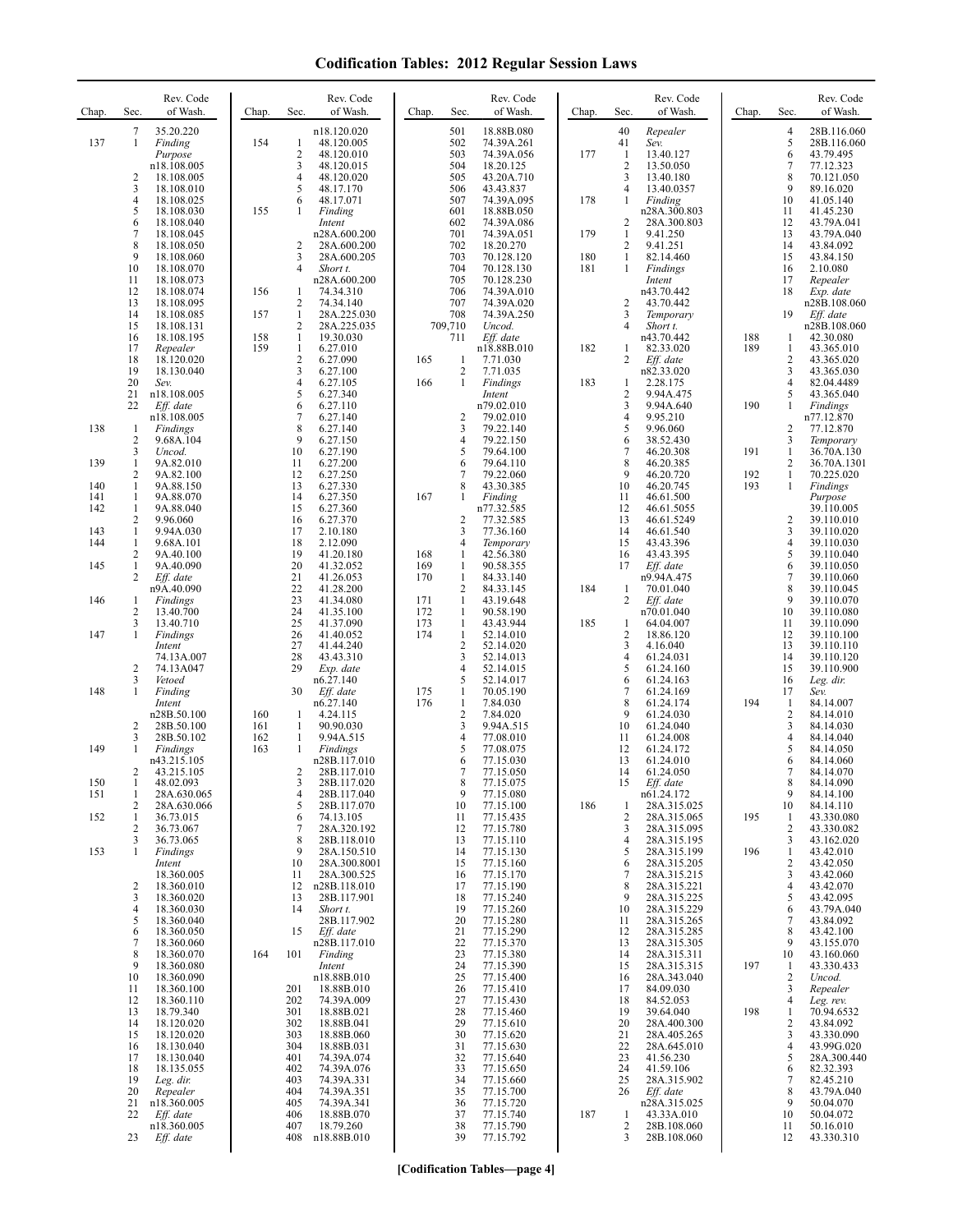| Chap.      | Sec.                                  | Rev. Code<br>of Wash.                   | Chap. | Sec.                           | Rev. Code<br>of Wash.               | Chap. | Sec.                           | Rev. Code<br>of Wash.                                | Chap.      | Sec.                              | Rev. Code<br>of Wash.                  | Chap. | Sec.              | Rev. Code<br>of Wash.                     |
|------------|---------------------------------------|-----------------------------------------|-------|--------------------------------|-------------------------------------|-------|--------------------------------|------------------------------------------------------|------------|-----------------------------------|----------------------------------------|-------|-------------------|-------------------------------------------|
|            | 13<br>14<br>15                        | 43.99I.020<br>43.99Q.130<br>78.56.080   |       | 22<br>23<br>24<br>25           | 48.46.020<br>48.46.030<br>48.46.040 |       | 902<br>903<br>904<br>905       | 62A.2A-103<br>62A.2A-501<br>62A.2A-514<br>62A.2A-518 | 219        | 1<br>$\overline{2}$<br>3          | 70.94.473<br>70.94.477<br>70.94.605    |       | 117<br>118<br>119 | 28B.77.065<br>28B.77.240<br>Uncod.        |
|            | 16<br>17<br>18                        | 28B.95.150<br>59.22.020<br>59.22.032    | 212   | 26<br>-1                       | 48.41.110<br>48.43.510<br>36.93.150 |       | 906<br>907                     | 62A.2A-519<br>62A.2A-526                             | 220        | 1<br>$\overline{\mathbf{c}}$<br>3 | 43.19.534<br>72.09.100<br>Contingency  |       | 120<br>121<br>201 | Repealer<br>28B.77.900<br>44.04.360       |
|            | 19<br>20                              | 59.22.034<br>42.16.011                  | 213   | $\mathbf{1}$<br>$\overline{c}$ | 59.20.060<br>59.20.070              |       | 908<br>909                     | 62A.2A-527<br>62A.2A-528                             | 221        | 1<br>2                            | 15.76.100<br>15.76.110                 |       | 202<br>203        | 44.04.362<br>44.04.364                    |
|            | 21<br>22<br>23                        | 42.16.012<br>28B.109.020<br>28B.109.040 |       | 3<br>$\overline{4}$<br>5       | 59.20.073<br>59.20.080<br>59.20.200 |       | 1001<br>1101<br>1102           | 62A.3-103<br>62A.4-104<br>62A.4-210                  | 222        | 3<br>1<br>2                       | 15.76.165<br>48.19.040<br>42.56.400    |       | 204<br>205<br>301 | 44.04.260<br>43.88.230<br>43.41.410       |
|            | 24<br>25                              | 28B.133.030<br>43.31A.400               | 214   | 6<br>101                       | 59.30.020<br>62A.1-101              |       | 1201<br>1202                   | 62A.4A-105<br>62A.4A-106                             | 223        | 3<br>1                            | 48.18.600<br>9A.46.040                 |       | 302<br>303        | 28B.77.100<br>43.41.415                   |
|            | 26<br>27<br>28                        | Repealer<br>Uncod.<br>Approp.           |       | 102<br>103<br>104              | 62A.1-102<br>62A.1-103<br>62A.1-104 |       | 1203<br>1301<br>1401           | 62A.4A-204<br>62A.5-103<br>62A.8-102                 |            | $\overline{\mathbf{c}}$<br>3<br>4 | 9A.46.080<br>10.99.040<br>10.14.210    |       | 304<br>401<br>402 | 43.41.420<br>28B.76.090<br>28B.118.010    |
|            | 29                                    | Eff. date<br>n70.94.6532                |       | 105<br>106                     | 62A.1-105<br>62A.1-106              |       | 1402<br>1403                   | 62A.8-103<br>62A.8-103                               |            | 5<br>6                            | 26.09.013<br>43.235.040                |       | 501<br>502        | 9A.60.070<br>18.260.110                   |
| 199        | 1<br>$\overline{2}$<br>3              | 3.62.060<br>36.18.018                   |       | 107<br>108<br>109              | 62A.1-107<br>62A.1-108              |       | 1501<br>1502<br>1503           | 62A.9A-102<br>62A.9A-102                             |            | 7<br>8<br>9                       | 43.235.050<br>26.12.270                |       | 503<br>504<br>505 | 28A.175.130<br>28A.230.100                |
| 200<br>201 | $\mathbf{1}$<br>$\mathbf{1}$          | 36.18.020<br>82.02.060<br>13.40.020     |       | 110<br>111                     | 62A.1-201<br>62A.1-202<br>62A.1-203 |       | 1504<br>1505                   | 62A.9A-203<br>62A.9A-207<br>62A.9A-208               |            | 10<br>11                          | 26.50.250<br>26.50.800<br>Contingency  |       | 506<br>507        | 28A.600.280<br>28A.600.390<br>28A.660.050 |
| 202        | $\overline{2}$<br>$\mathbf{1}$        | 13.40.080<br>42.17A.405                 |       | 112<br>113                     | 62A.1-204<br>62A.1-205              |       | 1506<br>1507                   | 62A.9A-301<br>62A.9A-310                             | 224        | -1                                | Intent<br>39.26.005                    |       | 508<br>509        | 28B.07.040<br>28B.10.020                  |
| 203<br>204 | 1<br>-1                               | 4.24.800<br>Findings<br>Intent          |       | 114<br>115<br>116              | 62A.1-206<br>62A.1-301<br>62A.1-302 |       | 1508<br>1509<br>1510           | 62A.9A-310<br>62A.9A-312<br>62A.9A-313               |            | $\overline{2}$<br>3<br>4          | 39.26.010<br>39.26.020<br>39.26.030    |       | 510<br>511<br>512 | 28B.10.053<br>28B.10.118<br>28B.10.400    |
|            | $\overline{c}$<br>3                   | 74.13.107<br>43.135.0341                |       | 117<br>118                     | 62A.1-303<br>62A.1-304              |       | 1511<br>1512                   | 62A.9A-313<br>62A.9A-314                             |            | 5<br>6<br>$\overline{7}$          | 39.26.040<br>39.26.050                 |       | 513<br>514        | 28B.10.405<br>28B.10.410                  |
| 205        | $\overline{4}$<br>5<br>1              | 43.131.415<br>43.131.416<br>Findings    |       | 119<br>120<br>121              | 62A.1-305<br>62A.1-306<br>62A.1-307 |       | 1513<br>1514<br>1515           | 62A.9A-317<br>62A.9A-317<br>62A.9A-338               |            | 8<br>9                            | 39.26.060<br>39.26.070<br>39.26.080    |       | 515<br>516<br>517 | 28B.10.415<br>28B.10.423<br>28B.10.784    |
|            |                                       | Intent<br>74.13B.005                    |       | 122<br>123                     | 62A.1-308<br>62A.1-309              |       | 1516<br>1517                   | 62A.9A-338<br>62A.9A-601                             |            | 10<br>11                          | 39.26.090<br>39.26.100                 |       | 518<br>519        | 28B.10.790<br>28B.12.030                  |
|            | $\overline{c}$<br>3<br>$\overline{4}$ | 74.13B.010<br>74.13B.020<br>74.13B.030  |       | 124<br>201<br>202              | 62A.1-310<br>62A.7-101<br>62A.7-102 |       | 1518<br>1601<br>1701           | 62A.9A-601<br>Repealer<br>62A.5-102                  |            | 12<br>13<br>14                    | 39.26.110<br>39.26.120<br>39.26.125    |       | 520<br>521<br>522 | 28B.12.040<br>28B.15.012<br>28B.15.013    |
|            | 5<br>6                                | 74.13B.040<br>74.13B.050                |       | 203<br>204                     | 62A.7-103<br>62A.7-104              |       | 1702<br>1703                   | 62A.5-104<br>62A.5-106                               |            | 15<br>16                          | 39.26.130<br>39.26.140                 |       | 523<br>524        | 28B.15.015<br>28B.15.068                  |
|            | 7<br>8<br>9                           | 74.13B.060<br>74.13.360<br>74.13.370    |       | 205<br>206<br>301              | 62A.7-105<br>62A.7-106<br>62A.7-201 |       | 1704<br>1705<br>1706           | 62A.5-107<br>62A.5-108<br>62A.5-109                  |            | 17<br>18<br>19                    | 39.26.150<br>39.26.160<br>39.26.170    |       | 525<br>526<br>527 | 28B.15.068<br>28B.15.102<br>28B.15.460    |
|            | 10<br>11                              | 74.13.368<br>74.13.372                  |       | 302<br>303                     | 62A.7-202<br>62A.7-203              |       | 1707<br>1708                   | 62A.5-110<br>62A.5-111                               |            | 20<br>21                          | 39.26.180<br>39.26.190                 |       | 528<br>529        | 28B.15.760<br>28B.15.762                  |
| 206        | 12<br>13<br>-1                        | 74.13.020<br>Leg. dir.<br>68.46.040     |       | 304<br>305<br>306              | 62A.7-204<br>62A.7-205<br>62A.7-206 |       | 1709<br>1710<br>1711           | 62A.5-112<br>62A.5-113<br>62A.5-114                  |            | 22<br>23<br>24                    | 39.26.200<br>39.26.210<br>39.26.220    |       | 530<br>531<br>532 | 28B.30.515<br>28B.45.014<br>28B.45.020    |
| 207        | $\overline{2}$<br>$\mathbf{1}$        | 18.39.250<br>Repealer                   |       | 307<br>308                     | 62A.7-207<br>62A.7-208              |       | 1712<br>1713                   | 62A.5-116<br>62A.5-117                               |            | 25<br>26                          | 43.19.005<br>43.19.725                 |       | 533<br>534        | 28B.45.030<br>28B.45.040                  |
| 208        | 1<br>$\overline{c}$                   | Findings<br>n18.88A.082<br>18.88A.020   |       | 309<br>310<br>401              | 62A.7-209<br>62A.7-210<br>62A.7-301 |       | 1714<br>1715<br>1716           | 62A.5-118<br>62A.2-512<br>62A.9A-107                 |            | 27<br>28<br>29                    | 43.19.727<br>Leg. rev.<br>Repealer     |       | 535<br>536<br>537 | 28B.45.080<br>28B.50.030<br>28B.50.140    |
|            | $\overline{3}$<br>$\overline{4}$      | 18.88A.082<br>18.88A.040                |       | 402<br>403                     | 62A.7-302<br>62A.7-303              |       | 1801<br>1802                   | Leg. dir.<br>Uncod.                                  |            | 30<br>31                          | Leg. dir.<br>Eff. date                 |       | 538<br>539        | 28B.50.820<br>28B.65.040                  |
|            | 5<br>6<br>7                           | 18.88A.050<br>18.88A.060<br>18.88A.120  |       | 404<br>405<br>406              | 62A.7-304<br>62A.7-305<br>62A.7-307 |       | 1803<br>1804                   | Applic.<br>$n62A.1-101$<br>Savings                   | 225        | 32<br>1                           | 39.26.900<br>Sev.<br>43.330.270        |       | 540<br>541<br>542 | 28B.65.050<br>28B.77.220<br>28B.85.010    |
|            | 8<br>9                                | 18.88A.130<br>18.88A.150                |       | 407<br>408                     | 62A.7-308<br>62A.7-309              |       | 1805                           | $n62A.1-101$<br>Exp. date                            |            | 2<br>3                            | 43.160.010<br>43.160.020               |       | 543<br>544        | 28B.85.020<br>28B.85.030                  |
|            | 10<br>11<br>12                        | 18.130.040<br>n18.88A.082<br>Eff. date  |       | 501<br>502<br>503              | 62A.7-401<br>62A.7-402<br>62A.7-403 |       | 1806                           | n62A.2A-103<br>Eff. date<br>n62A.2A-103              | 226<br>227 | 4<br>1<br>1                       | 82.14.370<br>42.17A.320<br>Intent      |       | 545<br>546<br>547 | 28B.85.040<br>28B.85.050<br>28B.85.060    |
| 209        | $\mathbf{1}$                          | n18.88A.020<br>28A.330.080              |       | 504<br>601                     | 62A.7-404<br>62A.7-501              | 215   | 1<br>$\sqrt{2}$                | 23B.25.005<br>23B.25.010                             | 228        | 2<br>1                            | Repealer<br>28B.20.105                 |       | 548<br>549        | 28B.85.070<br>28B.85.080                  |
| 210        | 2<br>1<br>2                           | 28A.330.230<br>28A.305.135<br>34.05.320 |       | 602<br>603<br>604              | 62A.7-502<br>62A.7-503<br>62A.7-504 |       | 3<br>4<br>5                    | 23B.25.020<br>23B.25.030<br>23B.25.040               |            | 2<br>3<br>4                       | 28B.30.120<br>28B.35.110<br>28B.40.110 |       | 550<br>551<br>552 | 28B.85.090<br>28B.85.100<br>28B.85.130    |
| 211        | 1<br>$\overline{c}$                   | 4.28.080<br>48.05.440                   |       | 605<br>606                     | 62A.7-505<br>62A.7-506              |       | 6<br>7                         | 23B.25.050<br>23B.25.060                             |            | 5<br>6                            | 28B.50.100<br>28B.15.067               |       | 553<br>554        | 28B.85.170<br>28B.90.010                  |
|            | 3<br>$\overline{4}$<br>5              | 48.06.040<br>48.17.010<br>48.38.010     |       | 607<br>608<br>609              | 62A.7-507<br>62A.7-508<br>62A.7-509 |       | 8<br>9<br>10                   | 23B.25.070<br>23B.25.080<br>23B.25.090               | 229        | 1                                 | Findings<br>Intent<br>28B.77.001       |       | 555<br>556<br>557 | 28B.90.020<br>28B.90.030<br>28B.92.030    |
|            | 6<br>7                                | 48.38.020<br>48.38.050                  |       | 701<br>702                     | 62A.7-601<br>62A.7-602              |       | 11<br>12                       | 23B.25.100<br>23B.25.110                             |            | 101<br>102                        | 28B.77.005<br>28B.77.010               |       | 558<br>559        | 28B.92.060<br>28B.92.070                  |
|            | 8<br>9<br>10                          | 48.43.310<br>48.85.010<br>48.85.020     |       | 703<br>801<br>802              | 62A.7-603<br>62A.2-103<br>62A.2-104 |       | 13<br>14<br>15                 | 23B.25.120<br>23B.25.130<br>23B.25.140               |            | 103<br>104<br>105                 | 28B.77.003<br>28B.77.020<br>28B.77.030 |       | 560<br>561<br>562 | 28B.92.082<br>28B.97.020<br>28B.102.020   |
|            | 11<br>12                              | 48.125.050<br>48.17.380                 |       | 803<br>804                     | 62A.2-202<br>62A.2-310              |       | 16<br>17                       | 23B.25.150<br>23B.01.400                             |            | 106<br>107                        | 28B.77.035<br>28B.77.040               |       | 563<br>564        | 28B.102.030<br>28B.108.040                |
|            | 13<br>14<br>15                        | Repealer<br>43.70.235<br>48.20.435      |       | 805<br>806<br>807              | 62A.2-323<br>62A.2-401<br>62A.2-503 | 216   | 18<br>19<br>-1                 | 23B.04.010<br>Leg. dir.<br>24.06.032                 |            | 108<br>109<br>110                 | 28B.77.050<br>28B.77.060<br>28B.77.070 |       | 565<br>566<br>567 | 28B.109.010<br>28B.110.030<br>28B.110.040 |
|            | 16<br>17                              | 48.43.018<br>48.43.005                  |       | 808<br>809                     | 62A.2-505<br>62A.2-506              | 217   | $\mathbf{1}$<br>$\overline{c}$ | 74.08A.341<br>Repealer                               |            | 111<br>112                        | 28B.77.080<br>28B.77.200               |       | 568<br>569        | 28B.116.010<br>28B.116.030                |
|            | 18<br>19<br>20                        | 48.44.215<br>48.46.325<br>48.43.530     |       | 810<br>811<br>812              | 62A.2-509<br>62A.2-605<br>62A.2-705 |       | 3<br>4                         | 43.88C.010<br>Eff. date<br>n74.08A.341               |            | 113<br>114<br>115                 | 28B.77.210<br>28B.77.215<br>28B.77.090 |       | 570<br>571<br>572 | Vetoed<br>28B.120.010<br>28B.120.020      |
|            | 21                                    | 48.43.535                               |       | 901                            | 62A.2A-103                          | 218   | 1                              | 35.21.278                                            |            | 116                               | 28B.77.230                             |       | 573               | 28B.120.025                               |

**[Codification Tables—page 5]**